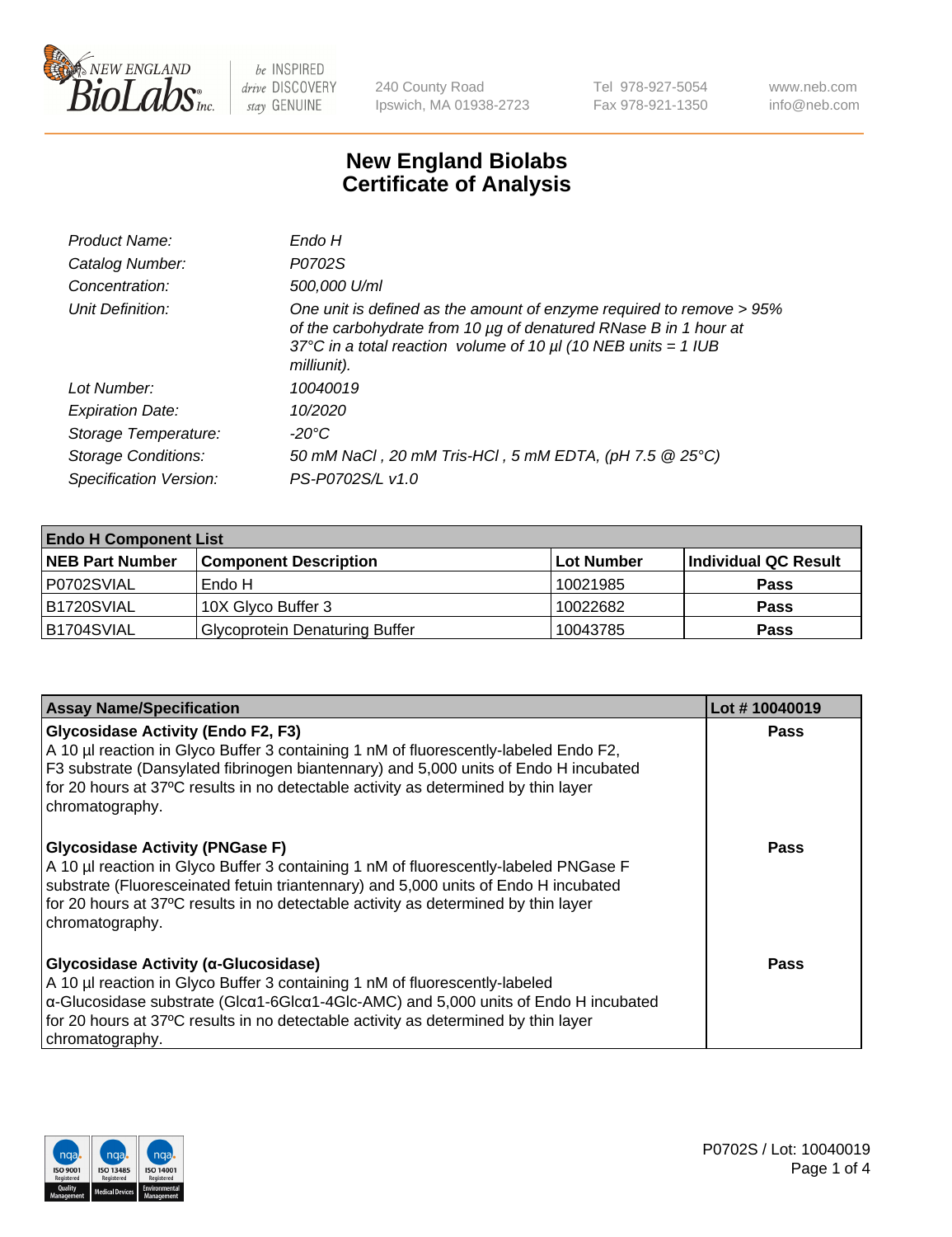

240 County Road Ipswich, MA 01938-2723 Tel 978-927-5054 Fax 978-921-1350

www.neb.com info@neb.com

| <b>Assay Name/Specification</b>                                                                                                                                                                                                                                                                                                                             | Lot #10040019 |
|-------------------------------------------------------------------------------------------------------------------------------------------------------------------------------------------------------------------------------------------------------------------------------------------------------------------------------------------------------------|---------------|
| Glycosidase Activity (α-N-Acetylgalactosaminidase)<br>A 10 µl reaction in Glyco Buffer 3 containing 1 nM of fluorescently-labeled<br>α-N-Acetylgalactosaminidase substrate (GalNAcα1-3(Fucα1-2)Galβ1-4Glc-AMC) and 5,000<br>units of Endo H incubated for 20 hours at 37°C results in no detectable activity as<br>determined by thin layer chromatography. | <b>Pass</b>   |
| Glycosidase Activity (α-Neuraminidase)<br>A 10 µl reaction in Glyco Buffer 3 containing 1 nM of fluorescently-labeled<br>α-Neuraminidase substrate (Neu5Acα2-3Galβ1-3GlcNAcβ1-3Galβ1-4Glc-AMC) and 5,000<br>units of Endo H incubated for 20 hours at 37°C results in no detectable activity as<br>determined by thin layer chromatography.                 | <b>Pass</b>   |
| Glycosidase Activity (α1-2 Fucosidase)<br>A 10 µl reaction in Glyco Buffer 3 containing 1 nM of fluorescently-labeled<br>α-Fucosidase substrate (Fucα1-2Galβ1-4Glc-AMC) and 5,000 units of Endo H incubated<br>for 20 hours at 37°C results in no detectable activity as determined by thin layer<br>chromatography.                                        | <b>Pass</b>   |
| Glycosidase Activity (α1-3 Fucosidase)<br>A 10 µl reaction in Glyco Buffer 3 containing 1 nM of fluorescently-labeled<br>α-Fucosidase substrate (Fucα1-3Galβ1-4GlcNAcβ1-3Galβ1-4Glc-AMC) and 5,000 units of<br>Endo H incubated for 20 hours at 37°C results in no detectable activity as<br>determined by thin layer chromatography.                       | <b>Pass</b>   |
| Glycosidase Activity (α1-3 Galactosidase)<br>A 10 µl reaction in Glyco Buffer 3 containing 1 nM of fluorescently-labeled<br>α-Galactosidase substrate (Galα1-3Galβ1-4GlcNAc-AMC) and 5,000 units of Endo H<br>incubated for 20 hours at 37°C results in no detectable activity as determined by<br>thin layer chromatography.                               | <b>Pass</b>   |
| Glycosidase Activity (a1-3 Mannosidase)<br>A 10 µl reaction in Glyco Buffer 3 containing 1 nM of fluorescently-labeled<br>α-Mannosidase substrate (Manα1-3Manβ1-4GlcNAc-AMC) and 5,000 units of Endo H<br>incubated for 20 hours at 37°C results in no detectable activity as determined by<br>thin layer chromatography.                                   | <b>Pass</b>   |
| Glycosidase Activity (a1-6 Galactosidase)<br>A 10 µl reaction in Glyco Buffer 3 containing 1 nM of fluorescently-labeled<br>α-Galactosidase substrate (Galα1-6Galα1-6Glcα1-2Fru-AMC) and 5,000 units of Endo H<br>incubated for 20 hours at 37°C results in no detectable activity as determined by<br>thin layer chromatography.                           | <b>Pass</b>   |

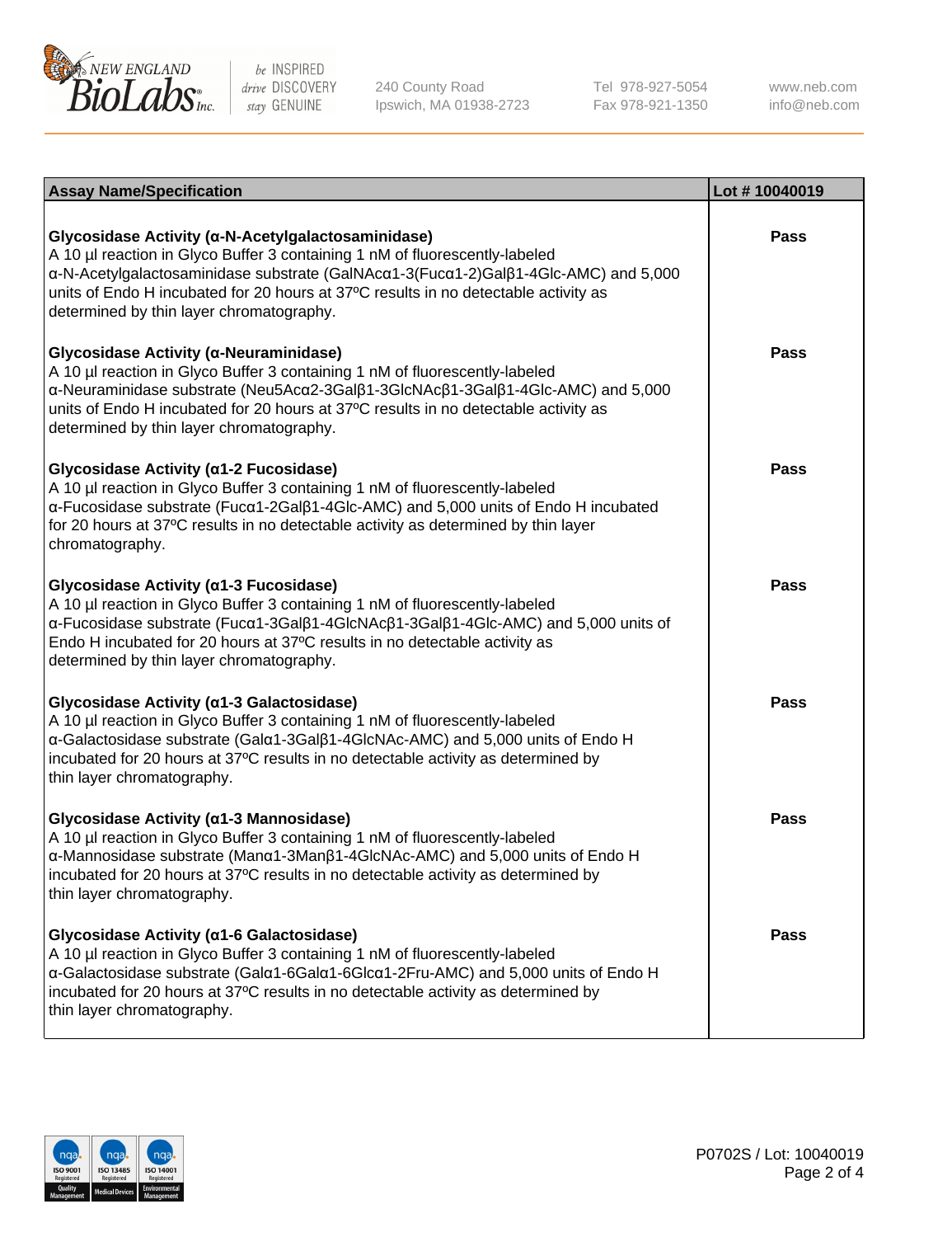

240 County Road Ipswich, MA 01938-2723 Tel 978-927-5054 Fax 978-921-1350 www.neb.com info@neb.com

| <b>Assay Name/Specification</b>                                                                                                                                                                                                                                                                                                                                              | Lot #10040019 |
|------------------------------------------------------------------------------------------------------------------------------------------------------------------------------------------------------------------------------------------------------------------------------------------------------------------------------------------------------------------------------|---------------|
| Glycosidase Activity (α1-6 Mannosidase)<br>A 10 µl reaction in Glyco Buffer 3 containing 1 nM of fluorescently-labeled<br>α-Mannosidase substrate (Μanα1-6Μanα1-6(Μanα1-3)Man-AMC) and 5,000 units of Endo H<br>incubated for 20 hours at 37°C results in no detectable activity as determined by<br>thin layer chromatography.                                              | <b>Pass</b>   |
| Glycosidase Activity (β-Mannosidase)<br>A 10 µl reaction in Glyco Buffer 3 containing 1 nM of fluorescently-labeled<br>$\beta$ -Mannosidase substrate (Man $\beta$ 1-4Man $\beta$ 1-4Man-AMC) and 5,000 units of Endo H incubated<br>for 20 hours at 37°C results in no detectable activity as determined by thin layer<br>chromatography.                                   | Pass          |
| Glycosidase Activity (β-N-Acetylgalactosaminidase)<br>A 10 µl reaction in Glyco Buffer 3 containing 1 nM of fluorescently-labeled<br>β-N-Acetylgalactosaminidase substrate (GalNAcβ1-4Galβ1-4Glc-AMC) and 5,000 units of<br>Endo H incubated for 20 hours at 37°C results in no detectable activity as<br>determined by thin layer chromatography.                           | Pass          |
| Glycosidase Activity (β-N-Acetylglucosaminidase)<br>A 10 µl reaction in Glyco Buffer 3 containing 1 nM of fluorescently-labeled<br>β-N-Acetylglucosaminidase substrate (GlcNAcβ1-4GlcNAcβ1-4GlcNAc-AMC) and 5,000 units<br>of Endo H incubated for 20 hours at 37°C results in no detectable activity as<br>determined by thin layer chromatography.                         | <b>Pass</b>   |
| Glycosidase Activity (β-Xylosidase)<br>A 10 µl reaction in Glyco Buffer 3 containing 1 nM of fluorescently-labeled<br>β-Xylosidase substrate (Xylβ1-4Xylβ1-4Xylβ1-4Xyl-AMC) and 5,000 units of Endo H<br>incubated for 20 hours at 37°C results in no detectable activity as determined by<br>thin layer chromatography.                                                     | <b>Pass</b>   |
| Glycosidase Activity (β1-3 Galactosidase)<br>A 10 µl reaction in Glyco Buffer 3 containing 1 nM of fluorescently-labeled<br>β-Galactosidase substrate (Galβ1-3GlcNAcβ1-4Galβ1-4Glc-AMC) and 5,000 units of Endo<br>H incubated for 20 hours at 37°C results in no detectable activity as determined by<br>thin layer chromatography.                                         | <b>Pass</b>   |
| Glycosidase Activity ( $\beta$ 1-4 Galactosidase)<br>A 10 µl reaction in Glyco Buffer 3 containing 1 nM of fluorescently-labeled<br>$\beta$ -Galactosidase substrate (Gal $\beta$ 1-4GlcNAc $\beta$ 1-3Gal $\beta$ 1-4Glc -AMC) and 5,000 units of Endo<br>H incubated for 20 hours at 37°C results in no detectable activity as determined by<br>thin layer chromatography. | Pass          |
| <b>Protease Activity (SDS-PAGE)</b>                                                                                                                                                                                                                                                                                                                                          | <b>Pass</b>   |